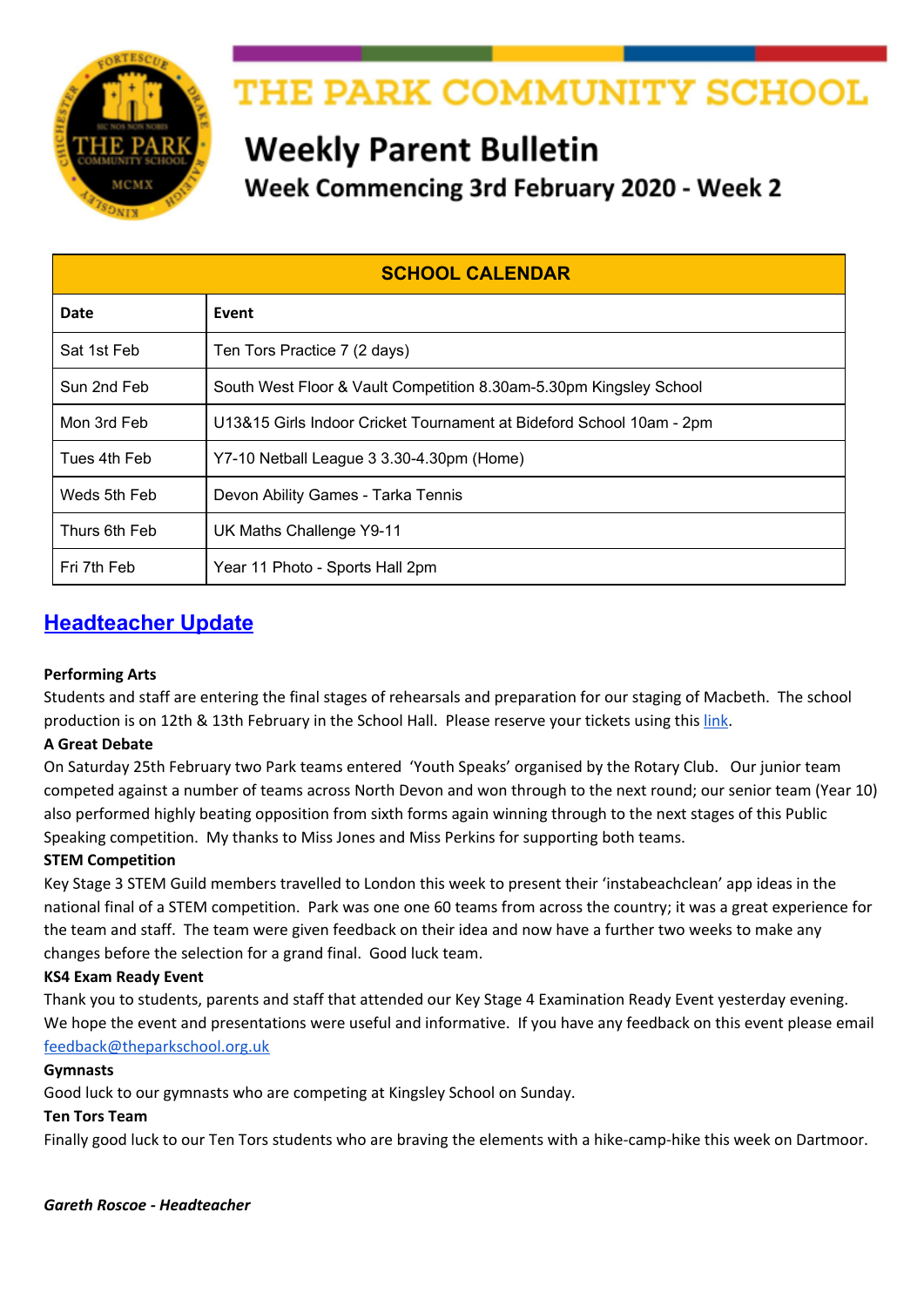## **South West Floor and Vault Gymnastics CompetitionCompetitions**

Twenty-one students in Year 7-11 are competing in the South West Floor and Vault Gymnastics Competition on Sunday at Kingsley School, we wish them all good luck!

## **Calling all writers!**

Park School English department is launching its very own writing competition. This will run termly with prizes for winners and runners-up, as well as entry into an annual published anthology.

This is open to all year groups and you will be judged against others in your year. This term's theme is 'New Beginnings'. See posters in the Library and English corridor for more details.

#### **Matrix Challenge**

Matrix Challenge is a FREE cyber security challenge created and organised by the Yorkshire and Humber Regional Cyber Crime Unit (YHRCCU), and is available to all 11-17 year olds residing in the United Kingdom.

The competition is split into two age groups – 11-14 years and 15-17 years.

Participants will be able to compete in the challenge from Monday 20th January to Friday 14th February 2020 and we are encouraging all students to have a go! to start just google "the matrix challenge". Good luck!



## **SCHOOL TRIPS**

Please ensure that you keep up to date with paying the instalments for any trips that your child has signed up for.

## **Year 10/11 Poland Trip - 14/2/20**

We urgently need passports and EHIC cards handed into school. Further to the information evening held for students and parents, we have emailed parents/carers a copy of the powerpoint. If you have any further questions please do not hesitate to email Mr Griffiths at **[sgriffiths@theparkschool.org.uk](mailto:sgriffiths@theparkschool.org.uk)**

#### **Torquay Residential**

Please return the medical form issued to students last term as soon as possible. The next instalment is also due for this trip.

## **French Residential**

Students do NOT need a passport. To apply for a GROUP passport, we require parents to complete and return the Collective Passport Questionnaire urgently, please kindly ensure you return the form as soon as possible.

#### **Bude Residential**

Letters regarding the Bude residential were issued to students in December 2019. **The reply slip and deposit payment should be received by 31st January in order to reserve a place.**

#### **Madrid February 2020**

We urgently need passports and EHIC cards handed into school. Further to the information evening held for students and parents this week please see the link to the [powerpoint](http://www.theparkschool.org.uk/sites/default/files/Madrid-Parents-meeting-2020.pdf) shown at the meeting.

#### **New York July 2020**

Please remember the final instalment is due on 1/2/20. We held a student meeting on Tuesday 14th January and issued a Parental Consent Form and Passport Form to be completed and returned by 1st February.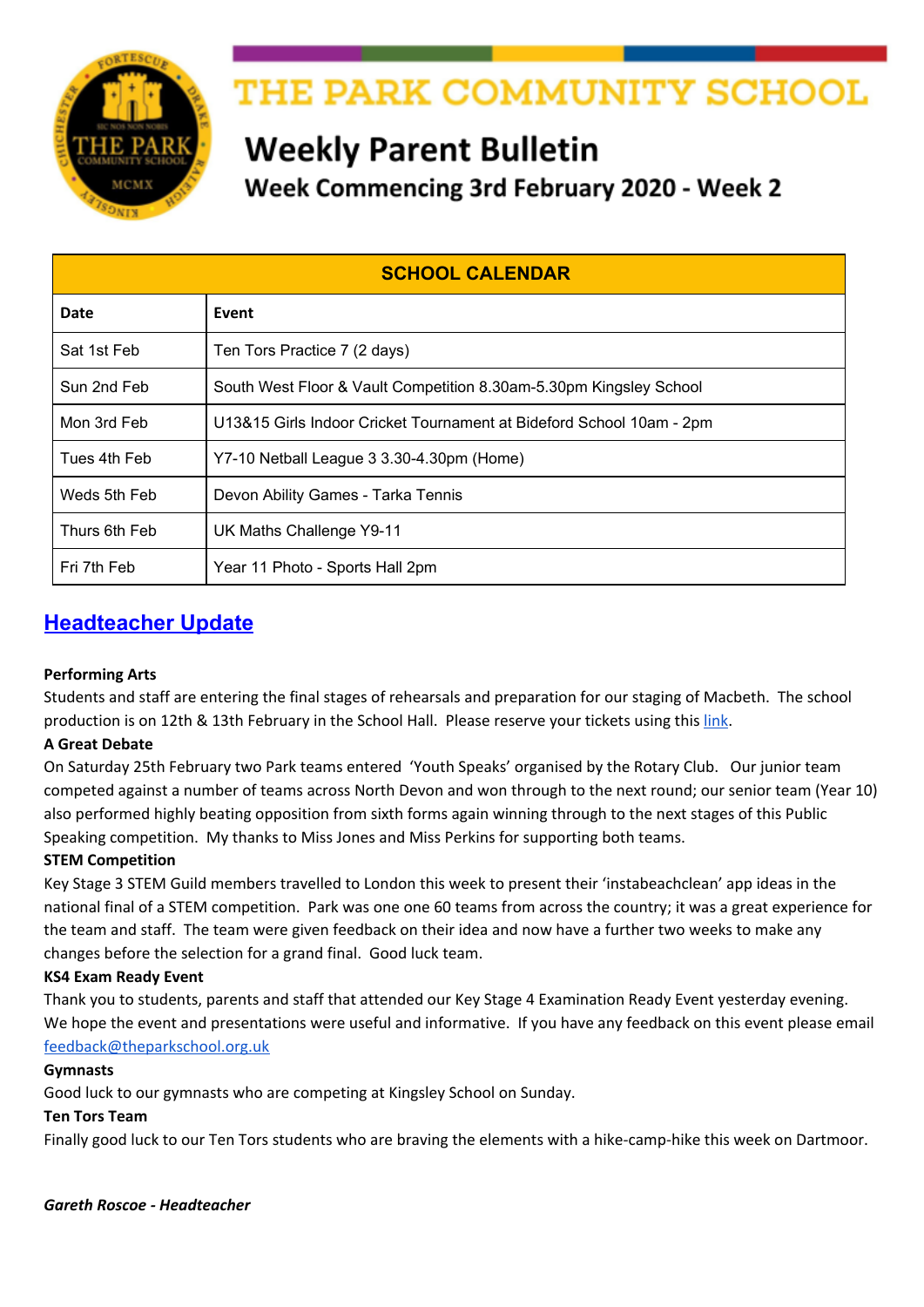## **Ski Trip 2020**

The balance should now be paid for this trip.

## **Ski Trip 2021**

We still have places left on our April 2021 Ski Trip, if your son/daughter is interested they should pick up a letter from pupil reception and return the reply slip. It is a fantastic opportunity to experience something new, either skiing or snowboarding, or improve technique if they are more experienced.

Videos of the Ski 2019 trip can be found by clicking below: Full Film - [https://youtu.be/757sL\\_PXyug](https://youtu.be/757sL_PXyug) Ski Fails - <https://youtu.be/E8fp0VuSvQc>

If you need to know any more details, please do not hesitate to contact Mr James: ljames@theparkschool.org.uk or contact the school office.

## **DONATION REQUESTS**

## **Girls Pants And Tights**

We are part of the Red Box Scheme which provides free sanitary ware for students. We keep in school girls pants and tights to be available when needed. We are currently short in stock of the following and would really appreciate any donations from parents/carers: **Tights - Black Opaque 60 Deniers - All sizes**

**Pants - Black briefs - All sizes**

Please hand any donations into the School Office.



## **Park Gardening Club**

Gardening club is starting after February half term and we need donations of gardening equipment, seeds and compost.

If you have any spare gardening gloves, wellies (in any size), forks and trowels, seed packs and compost bags, or any other useful gardening equipment, please donate to reception where it will be greatly received.

## **SCHOOL EVENTS**

## **Macbeth Performance 12th February**

Our Drama students will be performing the Shakespeare Schools Festival amended script of Macbeth on Wednesday 12th and Thursday 13th February 7-8 pm in the School Hall.

We would like this performance to be a 'Pay What You Can' on the evening event. To ensure you reserve your seat please confirm your attendance on a first come first served basis using the Google Form below.

#### Macbeth Seat [Reservations](https://docs.google.com/forms/d/e/1FAIpQLSf2mqyMp3nMvNdlwgjqSRMqxBn6TpT5PmhBzrX-v_GioIezow/viewform) Form

As this is an amended performance with no interval, refreshments will not be served.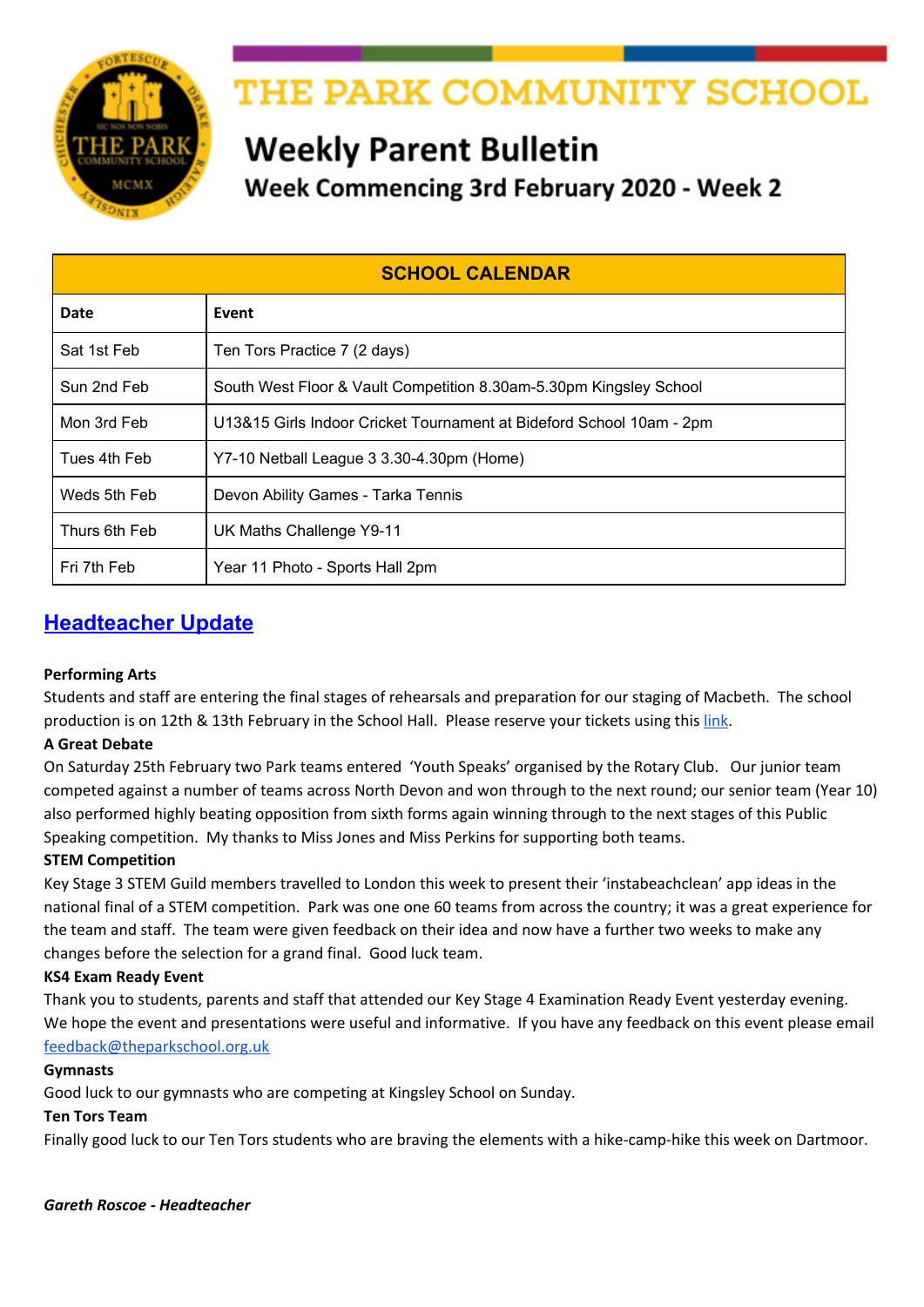# **Macbeth Cast Rehearsals W/C 3rd February**

#### Monday

Monday lunchtime with Mrs Stevens in Dr1 - ALL WITCHES and witches' cauldron.

#### **Tuesday**

Tuesday lunchtime with Mr Carroll in Dr2- The Murders Scene- All involved (both murderers, Ben McElfatrick)

#### Wednesday

- Wednesday lunchtime with Mr Carroll in Dr2- The Murder of the Mcduffs'- McDuff' children, Lady Mcduff, Murders AND ROSS (Aban)
- Wednesday lunchtime with Ms Jones in Eng11 Hunny Phillips & Ben McElfatrick **Thursday**
- Thursday lunchtime with Mrs Stevens in Dr1 All witches, witches cauldron and apparitions
- FULL CAST REHEARSAL AFTER SCHOOL ON THURSDAY UNTIL 5PM

#### SUNDAY 9TH FEB - FULL CAST REHEARSAL FROM 9.30 - 3PM PLEASE BRING YOUR **LUNCH AND COSTUMES**

KEEP LEARNING YOUR LINES FOLKS - ONLY 1 WEEKS AND 3 DAYS UNTIL FIRST PERFORMANCE!



Proceeds from the event will go to Friends of Park and help to provide invaluable equipment and resources for Park School students.

> For more information, please contact Mrs O'Callaghan at jocallaghan@theparkschool.org.uk or Tel 01271 373131.



SHAKESPEARE



## February 12th and 13th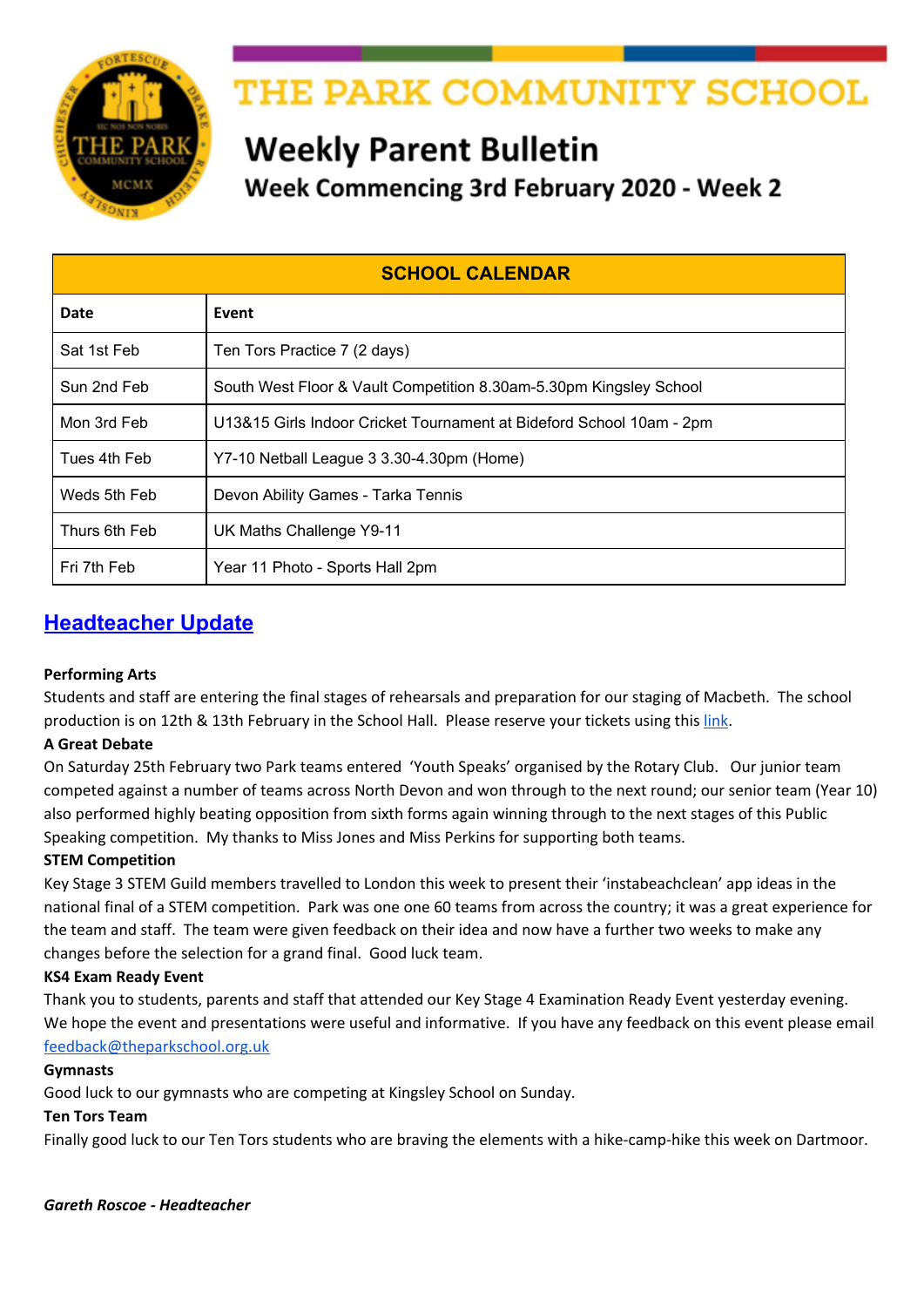## **MATHS INFORMATION**

| MATHS PUZZLE OF THE WEEK - Week 19                                                                                               | <b>Maths Puzzle of the</b><br><b>Week</b>                                                                                                                                                                                                                                                |
|----------------------------------------------------------------------------------------------------------------------------------|------------------------------------------------------------------------------------------------------------------------------------------------------------------------------------------------------------------------------------------------------------------------------------------|
| Put your solution in a Maths Puzzle Box by the end of Friday 7 <sup>*</sup> February for a<br>chance of winning the weekly prize | Each week the maths<br>department issue a<br>maths puzzle for<br>students.                                                                                                                                                                                                               |
| A large rectangle is made by joining three identical small rectangles as shown.<br>Not drawn<br>accurately                       | The Puzzle Of The<br>Week can be viewed<br>on your child's tutor<br>group notice board as<br>well as on display<br>outside Maths 11.<br>They should put their<br>solution in the box in<br>their Maths room by<br>the end of the week<br>for a chance of<br>winning the weekly<br>prize. |
| The perimeter of one small rectangle is 15 cm<br>Work out the perimeter of the large rectangle.                                  | The winner for week<br>18 was Hunnie<br><b>Williams 9MP</b>                                                                                                                                                                                                                              |

## **PARK COMMUNITY SCHOOL LOTTERY**

#### **This Weeks' Lucky Winner**

Congratulations to Mr B who won our biggest prize yet of £36.30.

If you are a winner and would also like to donate your winnings back to the school, we would be very grateful.

#### **Have you registered for the Lottery?**

If you have registered for the Lottery, please ensure you also set up your ticket. Eleven people have registered to play the lottery, but have not bought a ticket, so are not included in the lottery draw.

#### **Fitbit Offer - check out the offer on the School Lottery page**

#### **How the lottery benefits your school**

So far we have sold 125 tickets - each ticket costs £1 per week and **40%** of the money raised goes to Friends of Park school projects.

The lottery is a fun and effective way to raise money to improve our school. But we need your help to make the lottery the best it can be, so please support the lottery today - and who knows, maybe you'll be the next £25,000 winner!

## **For more information and to sign up click [here](https://www.yourschoollottery.co.uk/lottery/school/the-park-community-school).**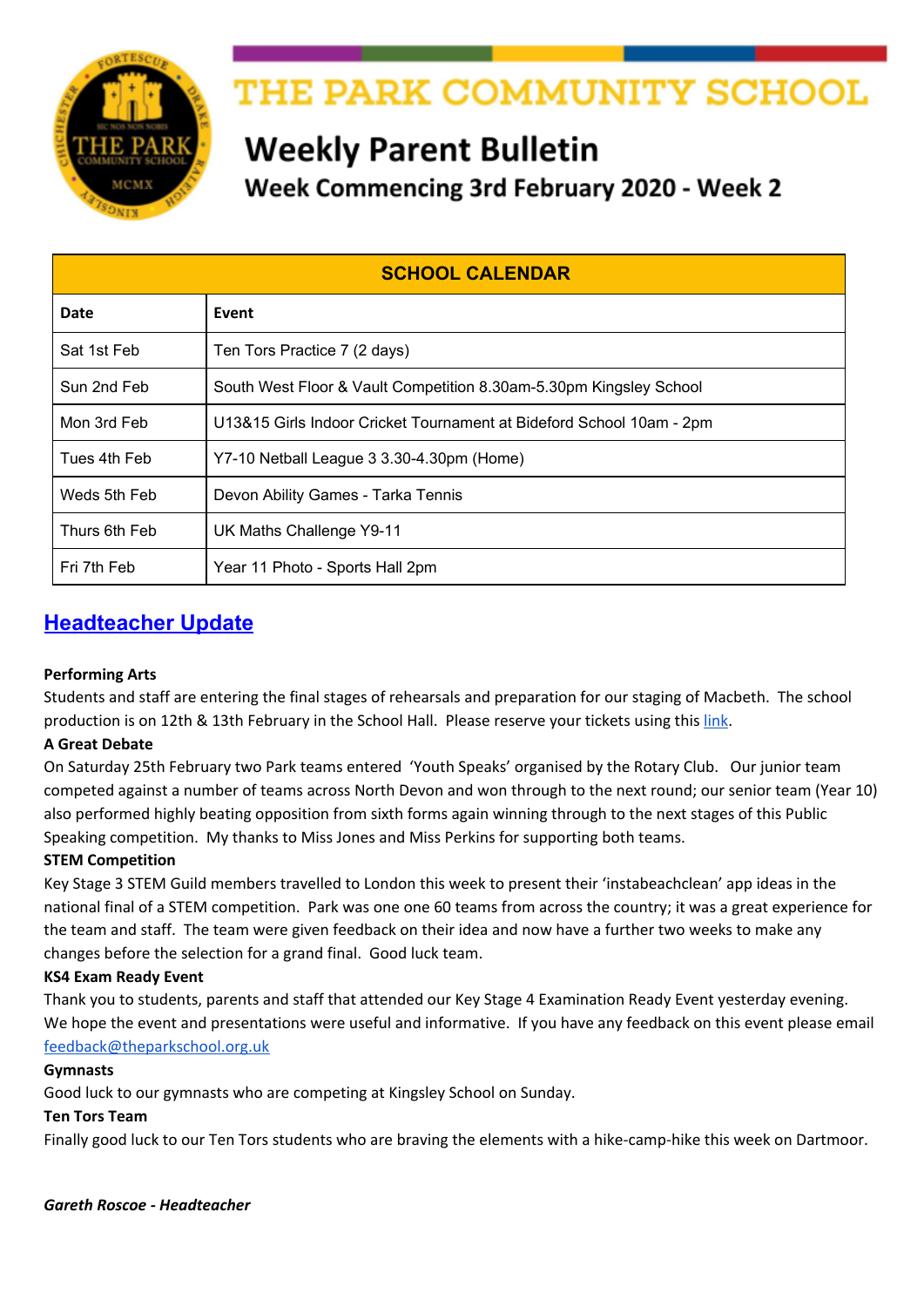## **Year 8 PTE The Langar**

Can parents/carers please return the reply slip and payment of £2.30 to Pupil Reception by **Monday 3rd February (deadline extended)**. If students have lost the letter there are spare copies at Pupil Reception. For students with Free School Meals there is no payment required but please return reply slip.

## **Year 9 Options Key Dates**

- **Monday 10th February** Return completed Options Forms to Tutors
- From **Monday 2nd March** Options Interviews
- **March, April and May** Timetabling and further conversations with students
- **June** Final subjects communicated with parents/students via letter

## **Year 9 Careers Programme – CAREER PILOT**

Year 9 students have all used the Career Pilot website to carry out research about subjects and the careers that subjects can lead to. This is part of the careers programme leading up to students making their subject choices in February. Students have a workbook to record their research and after the session on Career Pilot at school, can take the book home and show parents/carers how the website works and share the research they have carried out. They can continue research if they are undecided about which subjects to choose.

Students will also be receiving information from employers and Careers South West about employment opportunities in the South West. Petroc and Careers South West will be attending the Options Evening.

#### *SThomas*

## **YEAR 10 WORK EXPERIENCE**

## **Year 10 Work Experience**

If students have not heard from an employer they have written to, they should contact the employer to ask if a decision has been made. If the student has not secured a placement then they need to use the database below to look for other placements.

Students can adapt the letter they have already written and either post or email their letter. Students can access the database to look for placements used in the past: [http://devon.learnaboutwork.org](http://devon.learnaboutwork.org/) **Log In Details:** School Name: The Park Community School User Name: Park Student Password: 2121

#### **North Devon Hospice Opportunities**

The North Devon Hospice have many work experience opportunities in various departments. The two links below provide more information and an application form, for those who are interested. List of work [placements](https://drive.google.com/open?id=15sKDzQnv-jl4HPx3-FsZ5WMfOf1njk9q) Work [experience](https://drive.google.com/open?id=1ALmGqqZjk8Ycv41jQL3zuJrJrzaojh1Q) request form

## **KS4 INFORMATION**

## **Year 10 Mock GCSE & BTEC Exam Timetable**

Year 10 students were issued with the Mock and BTEC timetable today, a copy can also be found [here](http://www.theparkschool.org.uk/sites/default/files/Y10-Mock-and-BTEC-Exam-Timetable.pdf) and on our website under the "Events" menu.

#### **Year 11 Revision Session Timetable**

Please see link to the current Year 11 Revision Session [Timetable](https://docs.google.com/document/d/e/2PACX-1vTPsd4YeatVdWH7VU97eQjB6lHLh8SyB0wIFRd2DUkw8xKFuBKD-VyYHnyKrRgJA5s2dSnxWxr4AHIQ/pub) uploaded on our website under the "Events" menu. It would be great if parents/carers could encourage their sons/daughters in Year 11 to attend these revision sessions.